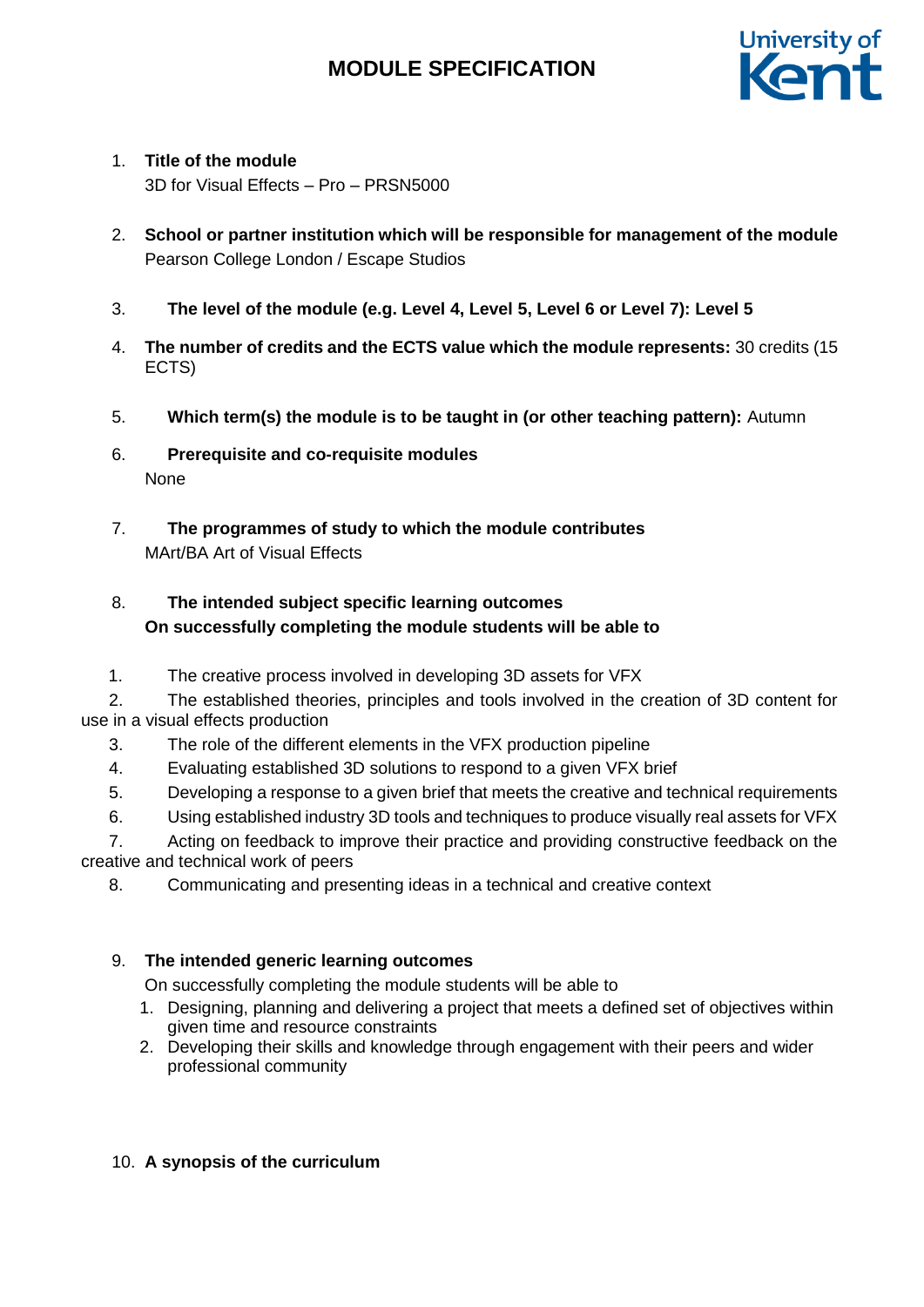

Following the introduction to visual effects in Stage 1, this module deepens the student's' knowledge and understanding of 3D. Through a series of guided tutorials, practical sessions, and studio time, and working with professional-standard software, students will gain a crucial and in-depth understanding of the tools and processes necessary to create digital objects that look real. Tutors will support with training and feedback, and the cohort will, as always, support each other in a collaborative learning environment.

In short, the aim of this module is to develop students' ability to create photorealistic 3D assets to a professional standard using established industry software and techniques.

The aims are:

- To develop students' understanding of and expertise in 3D techniques for use in a professional VFX environment.
- To introduce students to the requirements of visual realism for the VFX process.
- To give students an understanding of VFX industry pipelines including creative development, 3D production and technical processes

Keywords: 3D, VFX, TV, film

Outline syllabus:

- The theory and processes of professional 3D VFX pipelines
- The user interface (GUI)
- NURBS modelling
- Polygonal modelling
- UV mapping
- Texturing/surface techniques
- Materials
- Lighting
- Rendering

#### 11. **Indicative Reading List**

#### *Recommended*

● *Production Pipeline Fundamentals for Film and Games*, Renee Dunlop, Focal Press (2014)

#### *Electronic*

- <http://www.awn.com/vfxworld>
- <http://www.artofvfx.com/>
- <http://www.fxguide.com/>
- Escape Studios digital tutor resources

#### 12. **Learning and Teaching Methods**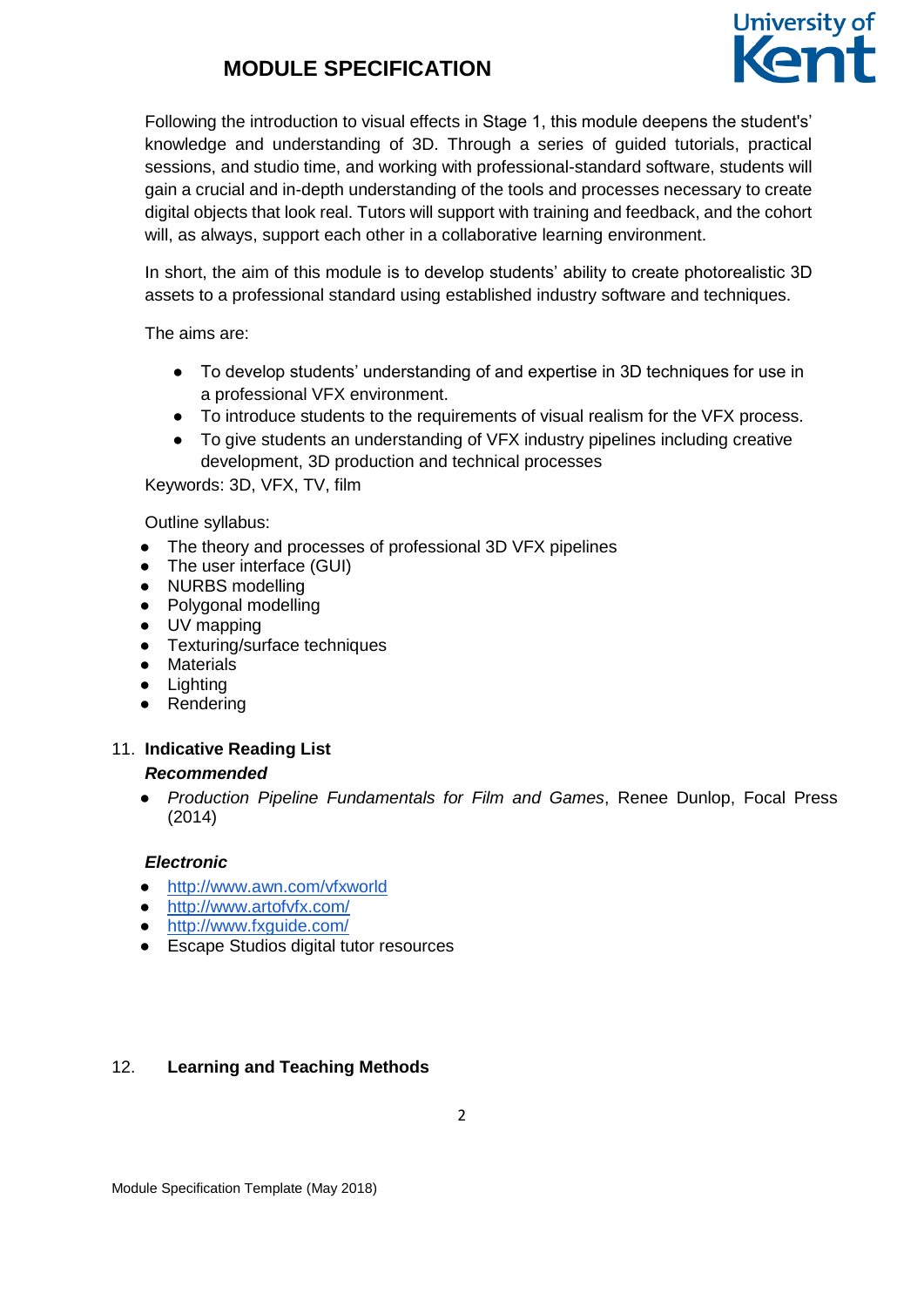

Learning and teaching takes place through four key modes of delivery. These provide a blend of technical skills training, exploration of theory and praxis, application in the studio, and self-directed study and development time. The balance differs depending on the type of module. As this is a Craft module, the balance is skewed in favour of Skills Sessions.

| Total                  | 300 hours    |
|------------------------|--------------|
| Self-Directed          | $c.80$ hrs   |
| Studio Time            | $c. 100$ hrs |
| Tutorials              | c. 20 hrs    |
| <b>Skills Sessions</b> | $c. 100$ hrs |

#### 13. **Assessment methods**

#### **13.1 Main assessment methods**

Formative assessment will be provided throughout the module, both in terms of feedback on work in progress during Skills Sessions and Tutorials.

Summative assessment will be based on a Portfolio and Retrospective, and assessed using one or more of the Assessment Types (see Programme Specification).

#### **3D assets exercise (Formative, 0%)**

Create 3D assets in response to mock briefs. Present for formative feedback at a Studio Crit.

#### **VFX shot preproduction exercise (Formative, 0%)**

Create initial assets for their response to the VFX brief. Present for formative feedback at a Studio Crit.

#### **Assignment 1: Individual Portfolio (75%)**

Create a VFX shot incorporating 3D photo-real elements into a real image. Alongside the image development, build a portfolio of progress through the project. This portfolio should be in the form of an online blog and as well as containing written elements it should also contain images and video to help describe the development of the project. The aim is to provide detailed insight into the tools and techniques the students are learning as well as the creative and technical decisions they make. It is expected that they provide some critical analysis of their own work and draw some conclusions from it.

The portfolio will be assessed through a Portfolio Review.

#### **Assignment 2: - Individual Retrospective (25%)**

The student will be required to use the learning outcomes as starting points for an enquiry into their work over the course of the module. How does their work relate to established theory and practice? How well did they do? What might they do differently next time? They will need to write their analysis, give themselves a grade based on the grading criteria, and present this for moderation and assessment.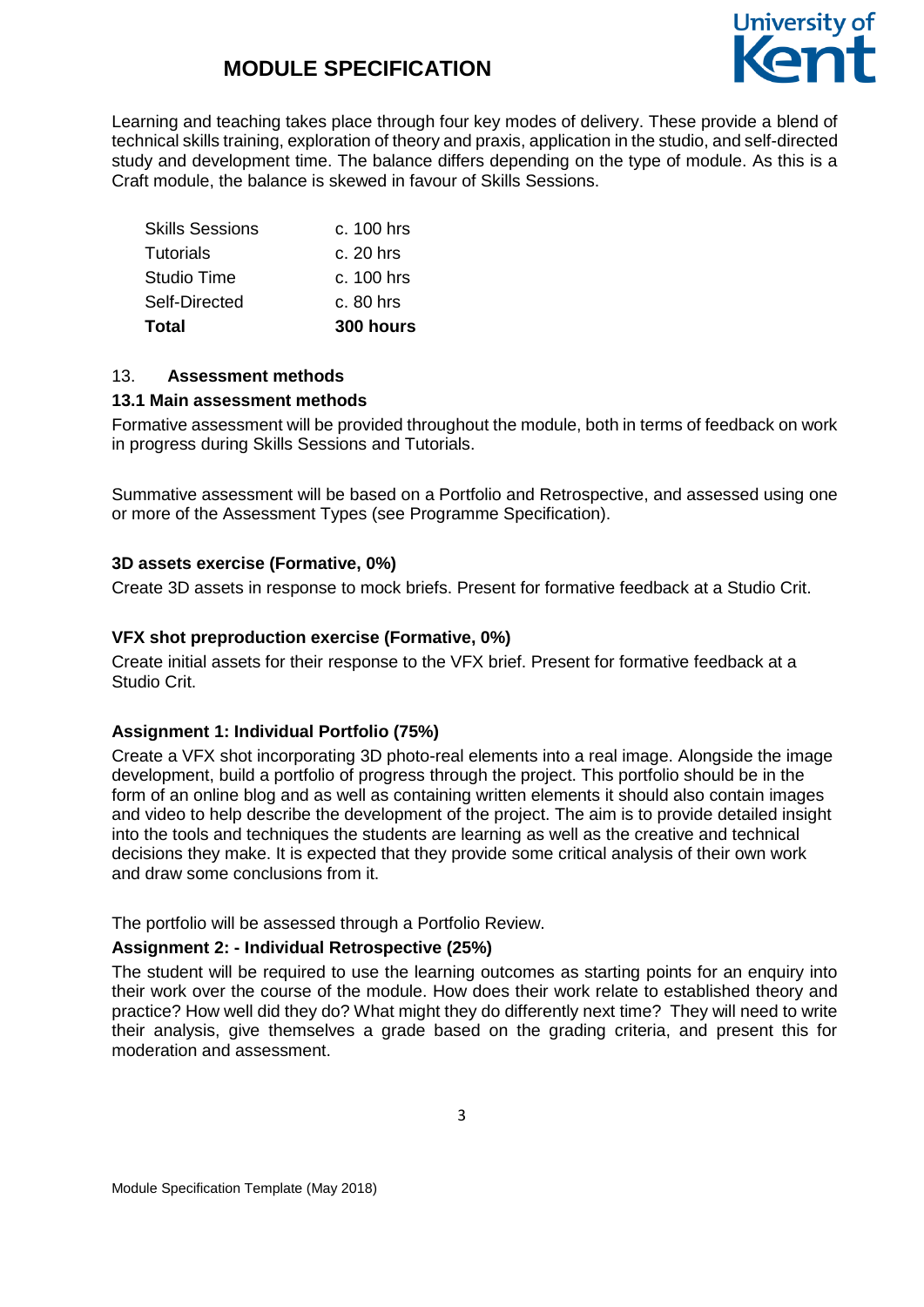

#### 13.2 Reassessment methods

| Map of Module Learning Outcomes (sections 8 & 9) to Learning and Teaching |
|---------------------------------------------------------------------------|
| Methods (section 12) and methods of Assessment (section 13)               |

| <b>Module learning</b><br>outcome | 8.1 | 8.2 | 8.3 | 8.4 | 8.5 | 8.6 | 8.7 | 8.8 | 9.1      | 9.2 |
|-----------------------------------|-----|-----|-----|-----|-----|-----|-----|-----|----------|-----|
| Learning/ teaching<br>method      |     |     |     |     |     |     |     |     |          |     |
| <b>Skills Sessions</b>            | X   | X   | X   | X   | X   | X   | X   | X   | X        | X   |
| <b>Tutorials</b>                  | X   | X   | X   | X   | X   | X   | X   | X   | $\times$ | X   |
| <b>Studio Time</b>                | X   | X   | X   | X   | X   | X   | X   | X   | X        | X   |
| Self-Directed                     | X   | X   | X   | X   | X   | X   | X   | X   | X        | X   |
| <b>Assessment method</b>          |     |     |     |     |     |     |     |     |          |     |
| Portfolio                         | X   | X   | X   | X   | X   | X   | X   | X   |          |     |
| Retrospective                     |     |     |     |     |     |     |     |     | X        | X   |

#### 15. **Inclusive module design**

The Collaborative Partner recognises and has embedded the expectations of current disability equality legislation, and supports students with a declared disability or special educational need in its teaching. Within this module we will make reasonable adjustments wherever necessary, including additional or substitute materials, teaching modes or assessment methods for students who have declared and discussed their learning support needs. Arrangements for students with declared disabilities will be made on an individual basis, in consultation with the Collaborative Partner's disability/dyslexia support service, and specialist support will be provided where needed.

#### 16. **Campus(es) or Centre(s) where module will be delivered:**

Pearson College London / Escape Studios

#### 17. **Internationalisation**

Visual Effects is by its nature an international discipline, and learning resources, materials and directed learning will include resources, examples and case studies from across the world.

### 18. **Partner College/Validated Institution:**

Pearson College London / Escape Studios